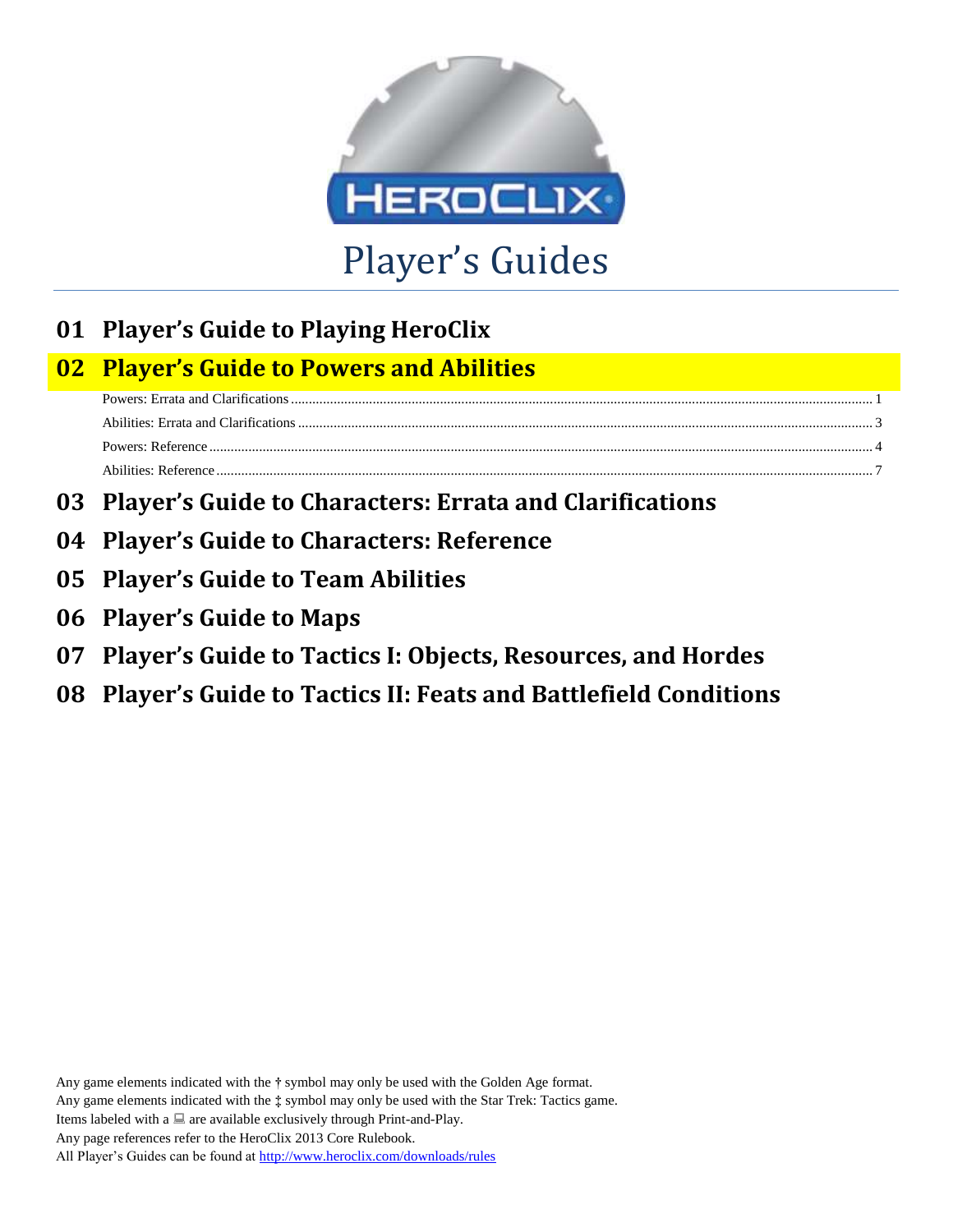# <span id="page-1-0"></span>**Powers: Errata and Clarifications**

# **Speed Powers**



# **Flurry**

Any powers that are not in use when the first attack is made with Flurry can't be used for the second attack. Any powers in use for the first attack are in use on the second attack unless the power has been lost.



### **Phasing/Teleport**

A character using Phasing/Teleport that is able to carry characters can carry characters through blocking terrain and such as it uses Phasing/Teleport.

A character using Phasing/Teleport that is able to pick an object up can do so while using Phasing/Teleport.



#### **Charge**

Characters using Charge still follow standard rules of movement, including break away and the ability to carry other characters. However, a carried character must be dropped before the Charging character uses the Free Action portion of Charge to attack.

#### **Mind Control**

If a character affected by Mind Control KOs another opposing character, or is KOd itself, the controlling player receives the victory points.

When a character is affected by Mind Control, any of its powers previously countered remain countered. Powers and abilities that may only be used once per turn, round, or game may be used accordingly per Mind Controller.

A character that is successfully hit by Mind Control can't use any game elements assigned to it during force construction until the Mind Control action resolves.

Since a character targeted with Mind Control returns to its previous controller's force immediately after the free action resolves, any free actions that could be given to the targeted character "after actions resolve" can't be given.

#### **Force Blast**

Though not an attack, this power targets the figure(s) being knocked back.

#### **Hypersonic Speed**

All references to "Hypersonic Speed, Option 1" refer to the power Hypersonic Speed.

If the target character is defeated by the attack, it is removed from the board immediately and the attacking character can occupy that square.

The Hypersonic Speed character commits to the square from which the attack will be made prior to making the attack.



#### **Running Shot**

Characters using Running Shot still follow standard rules of movement, including break away and the ability to carry other figures. However, a carried figure must be dropped before the character using Running Shot uses the Free Action portion of Running Shot to attack.

# **Attack Powers**



# **Blades/Claws/Fangs**

This power may be used to destroy a wall even though no attack roll is made. The result of the roll to determine the damage value must meet or exceed 3.

### **Energy Explosion**

When knock back occurs from this attack, all characters that take damage from this attack are knocked back normally in the direction away from the attacker starting with those farthest from the attacker. If the attacker itself takes damage, it is not knocked back.

The first sentence reads: "When this character is given a ranged combat action and deals damage, an area of effect may include all untargeted characters that are adjacent to one or more hit targets assigned at least 1 damage."

When a special power indicates that a character can use Energy Explosion and it adjusts the number of  $\uparrow$  the character can use, this only changes the number of different targets the character can target with a single ranged combat attack. It does not alter the number of printed  $\ddot{\phantom{a}}$ ; when calculating damage to untargeted but hit characters, use only the printed  $\mathbb{I}$ .



#### **Pulse Wave**

While Pulse Wave ignores powers and abilities, it does not counter them. Therefore, terrain created as a result of using a power is considered terrain and affects Pulse Wave normally, even if the character generating that terrain is within range of the Pulse Wave. Characters holding an object due to a feat or power would still be able to hold the object and even use the held object (if it helps defensively).

The character using Pulse Wave does not have any of its powers, traits, abilities, or feats ignored during the Pulse Wave attack.

Pulse Wave does not ignore the effects of terrain except as noted in the power.



#### **Quake**

When using Quake against multiple opposing characters and one or more of the characters becomes an illegal target (due to Shape Change, Skrull, etc.), the attack is still made against all legal targets. If there are no legal targets then the attack can't be made.



#### **Penetrating/Psychic Blast**

Any reference to "Psychic Blast" refers to "Penetrating/Psychic Blast".

#### **Steal Energy**

A character using Steal Energy while on their first click is not considered healed when an opposing character takes damage from a close combat attack.



# **Telekinesis**

A character that has been placed via Telekinesis can't use Telekinesis until the end of the turn.

A friendly character placed via Telekinesis can still be given a non-free action the turn it was moved (though it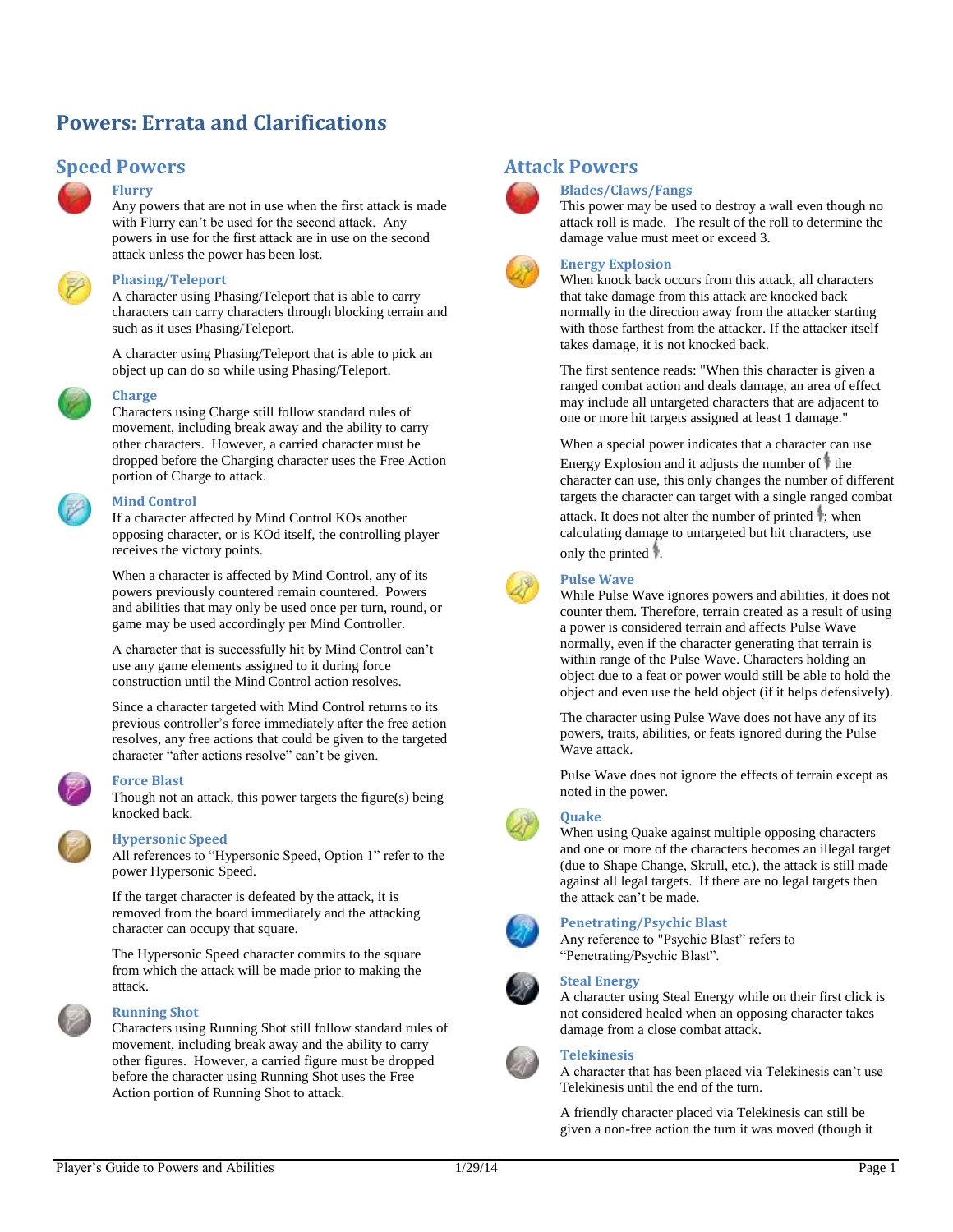can't use Telekinesis).

A figure may not target itself with Telekinesis.

Any reference to an "option" of Telekinesis is resolved as follows. Option 1: A is an opposing character; Option 2: A is a friendly character or A is an object placed with no attack; Option 3: A is an object placed to make an attack.

The third sentence reads: "Place A in B. If A is a character,

it must be a single base character and possess the  $\bullet\hspace{-.08in}$  or  $\bullet\hspace{-.08in}$ symbols."

The last sentence reads: "If A is an object and B is occupied by an opposing character, this character may make a ranged combat attack targeting the character occupying B, dealing object damage and destroying the object."

When designating an object as A and making an attack, the only line of fire required is to square B. The attacked character does not have a line of fire drawn to it and, as such, would not benefit from a hindering terrain bonus (even if the target is using Stealth while occupying hindering terrain). It is still a target of a ranged combat attack, though, so powers like Energy Shield/Deflection, Shape Change and Super Senses would still activate.

A range value of 0 will not prevent a character from using Telekinesis to make ranged combat attacks

# **Defense Powers**

# **Defend**

The decision to replace the value occurs before any applicable dice rolls occur..



#### **Combat Reflexes**

Using this power does not prevent knock back from occurring, if doubles are rolled.

A character that is normally immune to knock back that has Combat Reflexes can choose to take knock back when hit with a successful attack. (Clarification: Removed because of the change to the power in the 2013 PAC – these items

### are no longer relevant)



### **Barrier**

Blocking terrain markers can be destroyed as per the rules for destroying blocking terrain. They would be replaced with debris markers when destroyed. The debris markers are removed from the game the same time that the normal blocking terrain markers are removed from the game.



#### **Mastermind**

Damage dealt by Mastermind is considered to have come from the original attacker.

# **Damage Powers**



.

# **Outwit**

When a Special Power is used to counter all powers on a character, it causes new powers to appear on the dial to also be countered, as the character's dial changes.

If a countered power no longer shows on the dial, but then returns to the dial before the beginning of the Outwitting player's next turn, the power is still countered.

# **Leadership**

Game effects which refer to a Leadership result of 4-6 are actually referring to a successful Leadership roll, which is now a result of 5-6.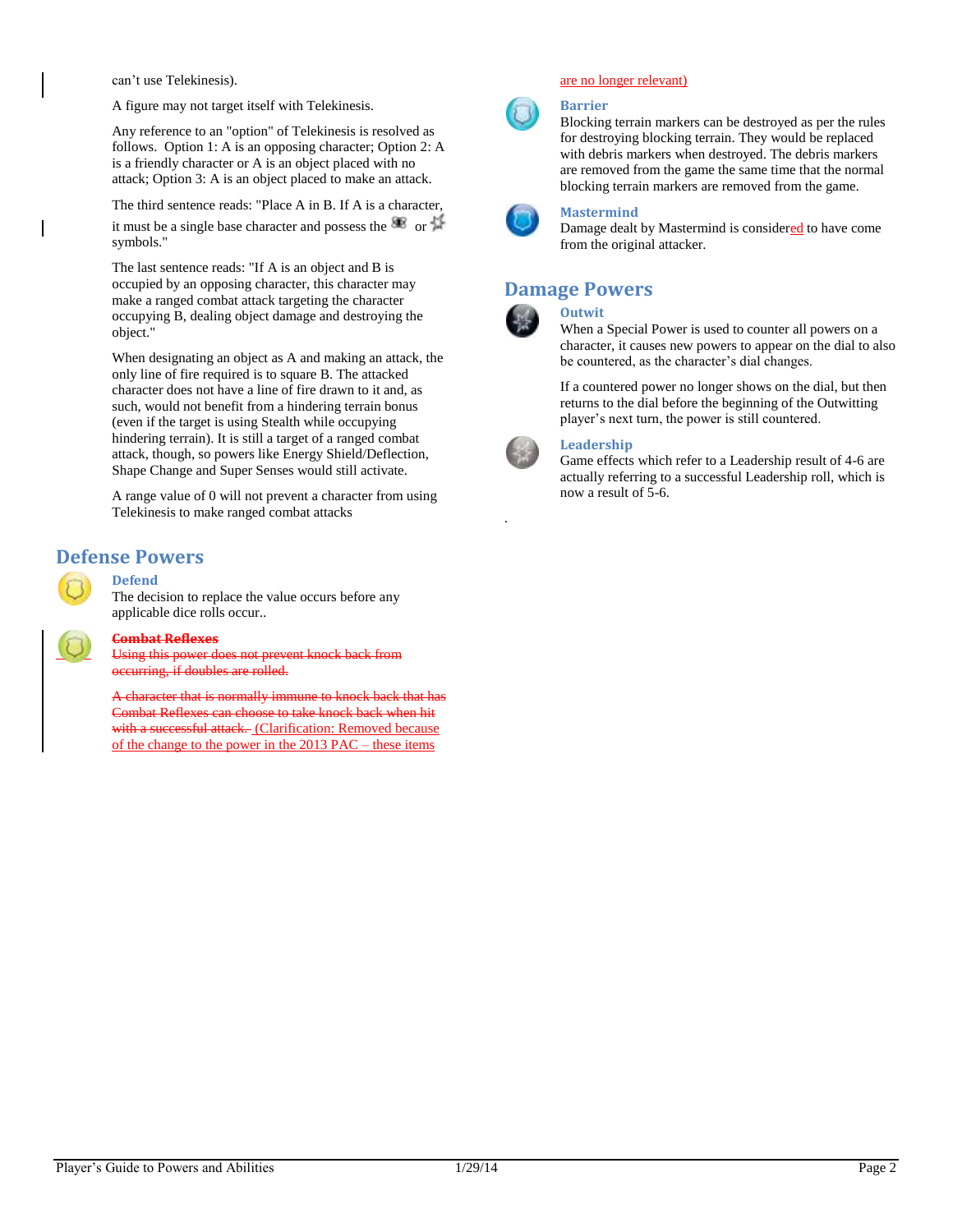# <span id="page-3-0"></span>**Abilities: Errata and Clarifications**

# **General**

Trait abilities are generally denoted by the symbol, but other symbols may be used to denote a trait. When a symbol appears to the

left of the combat symbols on a figure's dial (except for the  $+$ symbol), that symbol denotes a trait whose description will be found on the character card with that symbol.

# **Capture**

The rules for Capture can be seen on page 18 of the 2012 HeroClix Core Rulebook.

If a character is holding an object when captured, the object is placed in the square the character occupied when captured. If there is an object already in the square, the dropped object would be removed from play.

If a character using this ability loses it, then any captives are rescued.

Capture is a combat ability appearing only on characters specifically designating that they can use it.

# **Carry**

Characters being carried are not considered to be on the map for any game effect.

The fourth sentence reads: "If a character has any other combat symbols or is holding an object it can't be carried."

# **Duo Attack**

The free actions used in this ability may activate the same effect.

# **Giant Reach**

This ability does allow the character to target characters on a lower elevation.

# **Merge**

Game effects assigned to the individual characters pass to the Duo.

The Duo can use those effects provided that the Duo qualifies for the effect.

Regardless of the label (eg, "Names and Titles"), the name at the top of the biographical information on a character card is considered to be the real name for this ability.

# **Multiattack**

The Capture ability may not be used via the free action granted by Multiattack.

actions used in this ability may activate the (Clarification: no longer valid)

# **Ram**

A multibased character moves as if it has a single base, thus that square is what is used for this ability.

# **Sharpshooter**

This ability allows the character to make a ranged combat action/attack while based. If the attack targets, then targets of the attack must be the adjacent character(s). Regardless of targets, nonadjacent characters can be affected by the attack (such as would be the case with powers like Pulse Wave and Energy Explosion).

# **Split**

Game effects assigned to the Duo character pass to one qualifying character of the controller's choice.

If the game effect was assigned to the Duo via the Merge ability, the effect does not have to go back to the original figure.

Regardless of the label (eg, "Names and Titles"), the name at the top of the biographical information on a character card is considered to be the real name for this ability.

# **Throw a Grenade**

This is a trait ability, not a combat ability. Only combat abilities are able to be countered.

Your initial grenade pool is determined by summing the grenade pool values of all figures on your force at the beginning of the game. The grenade pool values are indicated under the keywords on the character cards of figures who can use the Throw a Grenade trait ability. If your grenade pool is 0, you can't use the Throw a Grenade trait.

This trait ability is denoted with different symbols based on the set. For example, the symbol is used for the Gears of War  $3$  set while the  $\mathbf{\hat{t}}$  symbol is used for the Halo set.

The initial square chosen does not have to contain a character, nor is there anything restricting it to being clear or hindering terrain.

Plasma Grenades end with "…and then remove the marker."

A range value of 0 will not prevent a character from using Throw a Grenade to make ranged combat attacks.

# **Tiny Size**

The second sentence of Tiny Size begins: "A friendly character that is larger and adjacent can use the Carry ability to carry up to one character, regardless of its other combat symbols…"

Carrying a Tiny Size via Tiny Size does not prevent a figure from Carrying a second Tiny Size character through other means.

Lines of fire between a  $\bullet$  and a  $\bullet$  character which pass through hindering are hindered by default. (This is not conveyed through the informational chart at the back of the rulebook.)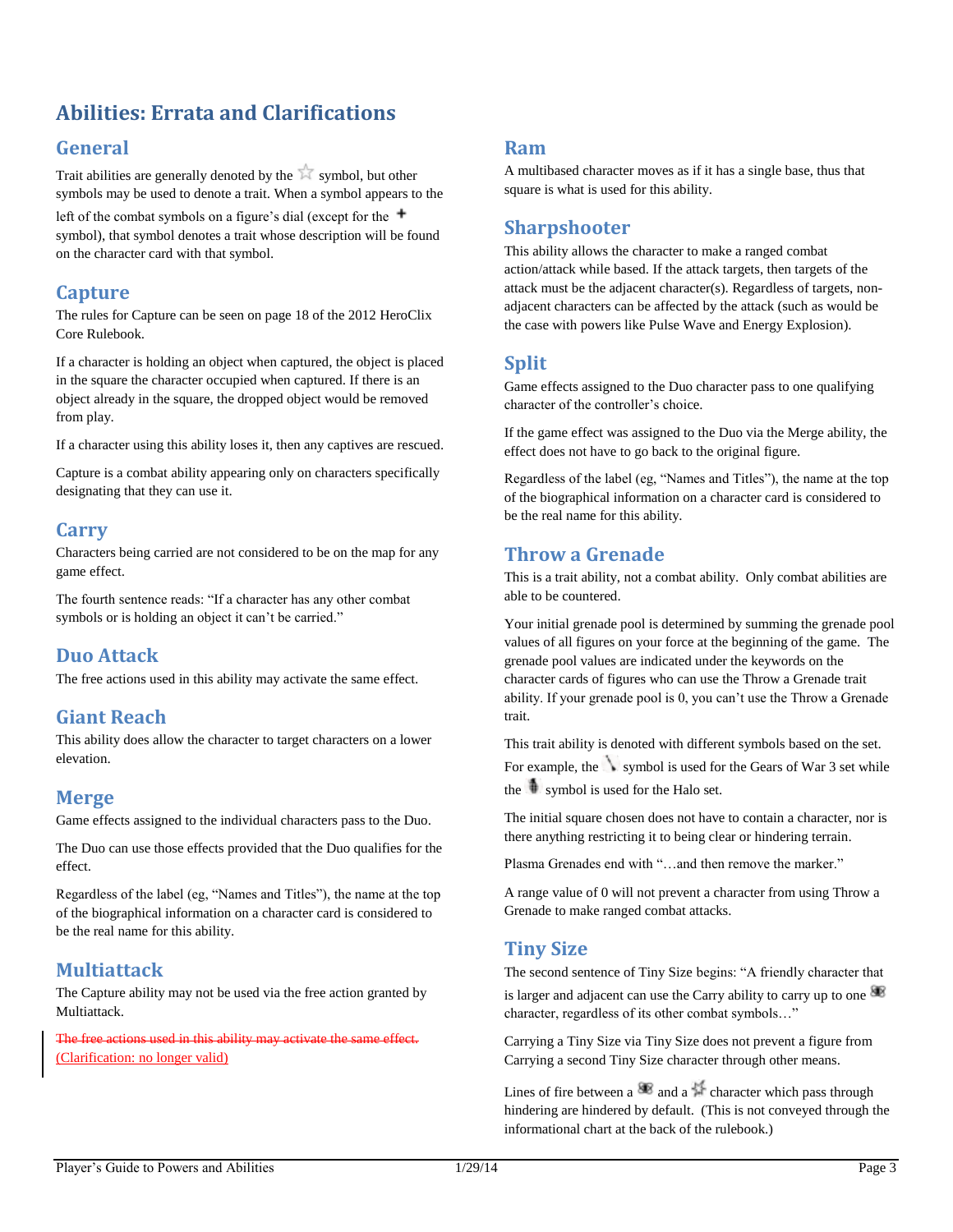# <span id="page-4-0"></span>**Powers: Reference**

# **Speed Powers**

# **Flurry**

Give this character a close combat action. After the close combat attack resolves, it may make a second close combat attack as a free action. The first attack does not activate the Damage Depletion Modifier.



# **Leap/Climb**

Give this character a move action and move it up to its speed value; during this movement, this character adds 2 to its d6 roll when breaking away and can use  $\vec{v}$ 

. When you give this character a close combat action, it may target a character regardless of the target's elevation.



#### **Phasing/Teleport**

Give this character a move action and move it up to its speed value; this character can use  $\vec{\mathcal{F}}$   $\Box$ ,  $\Box$ ,  $\Box$ during this movement.



# **Earthbound/Neutralized**

This character possesses  $\mathbb{Z}$ ,  $\mathbb{Z}$ ,  $\mathbb{Z}$  instead of its combat symbols. This power can't be countered or ignored.



#### **Charge**

Give this character a power action; halve its speed value for the action. Move this character up to its speed value and then it may be given a close combat action as a free action. This character ignores knock back.



### **Mind Control**

Give this character a close or ranged combat action (minimum range value 4) that deals no damage. A successfully hit target becomes friendly to your force. Each target hit may be assigned one action as a free action, immediately after which the target becomes an opposing character again. Deal this character 1 unavoidable damage if the successfully hit targets' combined point value is 150 points or more.

#### **Plasticity**

This character adds 2 to its d6 roll when breaking away. Opposing characters can't automatically break away from this character and subtract 2 from their d6 roll when breaking away from this character. Opposing characters entering a square adjacent to this character must end their movement, even if they would not have to do so normally.

#### **Force Blast**

Give this character a power action and roll a d6; a single adjacent opposing character is knocked back from this character a number of squares equal to the result. When this character hits with an attack, you may choose that it generates knock back if it doesn't already.



#### **Sidestep**

Give this character a free action; it can move with a locked speed value of 2.



#### **Hypersonic Speed**

Give this character a power action and move it up to its speed value. It adds 2 to its d6 roll when breaking away and can use  $\mathcal{F}^{\infty}$ . During its move, this character may, as a free action, make one close combat or ranged combat attack with its range value halved for the attack. This character

must be in a square where it could legally end its move in order to make the attack.



### **Stealth**

When it is not your turn, hindered lines of fire drawn to this character are blocked.

#### **Running Shot**

Give this character a power action; halve its speed value for the action. Move this character up to its speed value and it may be given a ranged combat action as a free action.

# **Attack Powers**

#### **Blades/Claws/Fangs**



#### When this character is given a close combat action, you may roll a d6 after making a successful attack. The result replaces this character's damage value, then that damage value is locked.



### **Energy Explosion**

When this character is given a ranged combat action and deals damage, an area of effect may include all untargeted characters that are adjacent to one or more hit targets assigned at least 1 damage. Hit targets are dealt damage

normally, other hit characters are dealt 1 damage for each printed on this character's base.

### **Pulse Wave**

Give this character a ranged combat action even if it is adjacent to an opposing character; the area of effect for this attack is half the character's range. Draw lines of fire to all other characters within the area of effect, including at least one opposing character; these lines of fire ignore all game effects except for walls, blocking and elevated terrain. Game effects possessed or used by characters with a line of fire drawn to them are ignored until the action has been resolved. If a line of fire is drawn to more than 1 character, this character's damage value becomes 1 and is locked. Each character hit is dealt damage.



# **Quake**

Give this character a close combat action; this character's damage value becomes 2 and is locked. Make a close combat attack that targets all opposing characters this character can attack with a close combat attack. Each hit character is knocked back 2 squares.

### **Super Strength**

When this character moves due to its own action, it may either pick up an object or place an object it is holding. The object must be picked up from or placed in either a square the character occupies or an adjacent square. If this power is lost or countered while this character is holding an object, immediately place the object in the square this character occupies.



### **Incapacitate**

Give this character a close combat or ranged combat action to make an attack that deals no damage. If the attack hits, give the target an action token; if the target already has 2 action tokens, deal the target 1 penetrating damage.



### **Penetrating/Psychic Blast**

Give this character a ranged combat action. Damage from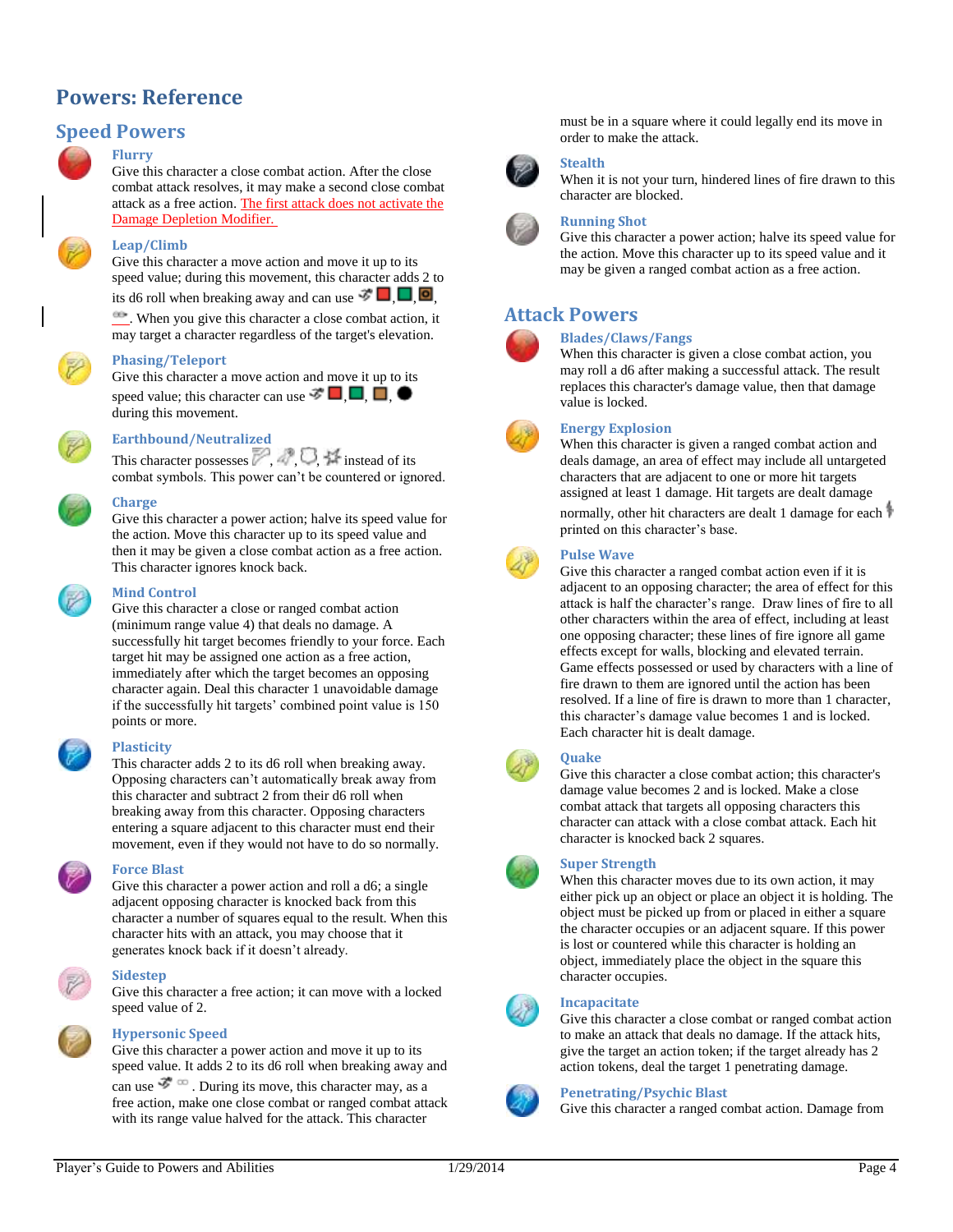the attack is penetrating damage.

#### **Smoke Cloud**

Give this character a power action; place up to 6 hindering terrain markers in distinct, adjacent squares that are all within this character's range (minimum range value 4). At least one of the terrain markers must be within line of fire when it is placed . The terrain markers remain until the beginning of your next turn. Characters that occupy these terrain markers modify their attack value by -1 unless they can use Smoke Cloud or ignore hindering terrain for line of fire purposes.



#### **Precision Strike**

When this character makes an attack, it can't be evaded, and the damage dealt can't be reduced below 1 or transferred.



#### **Poison**

At the beginning of your turn, give this character a free action and deal 1 damage to each adjacent opposing character.



#### **Steal Energy**

Each time an opposing character takes damage from a close combat attack made by this character, heal this character of 1 damage.

#### **Telekinesis**

Give this character a power action and designate a target character or object (A) and a destination square (B). This character, A, and B must all be within 8 squares and line of fire of each other. Place A in B. If A is a character, it must

be a single base character and possess the  $\mathcal{F}$  or  $\mathcal{F}$ symbols. If A is an opposing character, make a close or ranged combat attack that deals no damage against A, and only place the character in B if the target is hit. If A is an object and B is occupied by an opposing character, this character may make a ranged combat attack targeting the character occupying B, dealing object damage and destroying the object. A character that has been placed by Telekinesis this turn can't use Telekinesis this turn.

# **Defense Powers**

### **Super Senses**

When this character is hit by an attack, you may roll a d6 before damage is dealt. On a result of  $\boxtimes$  or  $\boxplus$ , this character evades the attack.



#### **Toughness**

Damage dealt to this character is reduced by 1.

#### **Defend**

Any adjacent friendly character may replace its defense value with this character's unmodified defense value.

Modify this character's defense value by  $+2$  against close combat attacks. This character ignores knock back.



### **Energy Shield/Deflection**

**Combat Reflexes**

Modify this character's defense value by +2 against ranged combat attacks.



# **Barrier**

Give this character a power action; place up to 4 blocking terrain markers in distinct, adjacent squares of clear terrain that are all within this character's range (minimum range

value 4). At least one of the terrain markers must be within line of fire when it is placed. The terrain markers remain until the beginning of your next turn.



### **Mastermind**

When this character would be dealt damage, you may instead choose to have all the damage be dealt to a single adjacent friendly character with a point value less than this character's. Any additional effects of the damage dealt (knock back, penetrating damage, etc.) are applied to the character taking the damage. Damage dealt by this power is not an attack.



# **Willpower**

This character may ignore pushing damage.



# **Invincible**

Half of damage dealt to this character is ignored.

#### **Impervious**

When this character is dealt damage, roll a d6. On a result of  $\boxtimes$  or  $\blacksquare$ , the damage dealt is reduced to 0. On a result of  $\Box$  –  $\Box$ , the damage dealt is reduced by 2.

#### **Regeneration**

Give this character a power action; roll a d6 and subtract 2 from the result, minimum result 0. Heal this character of damage equal to the result.



#### **Invulnerability**

Damage dealt to this character is reduced by 2.

# **Damage Powers**



# **Ranged Combat Expert**

Give this character a power action. It makes a ranged combat attack against a single target character; ; before making the attack, you may modify attack value by  $+2$ , its damage value by  $+2$ , or both combat values by  $+1$ .



#### **Battle Fury**

This character ignores Shape Change, can't make ranged combat attacks, can't be carried, and can't be targeted by Incapacitate or Mind Control.

# **Support**

Give this character a power action and target an adjacent friendly ; neither this character nor the target can be adjacent to an opposing character. Roll 2d6 and add the result to this character's unmodified attack value. If the result is equal to or higher than the tar get character's unmodified defense value, roll a d6 and subtract 2 from the result, minimum result 1. The target is healed of damage equal to the result.



### **Exploit Weakness**

Give this character a close combat action. Damage from the attack is penetrating damage.



### **Enhancement**

When an adjacent friendly character makes a ranged combat attack, this character modifies that adjacent friendly character's damage value by +1.

### **Probability Control**

Once during your turn, this character allows you to reroll one of your rolls, ignoring the original roll. A character using this power must be within range (minimum range 6) and line of fire to the character for which the original roll was made. Using the same rules, once per round during an





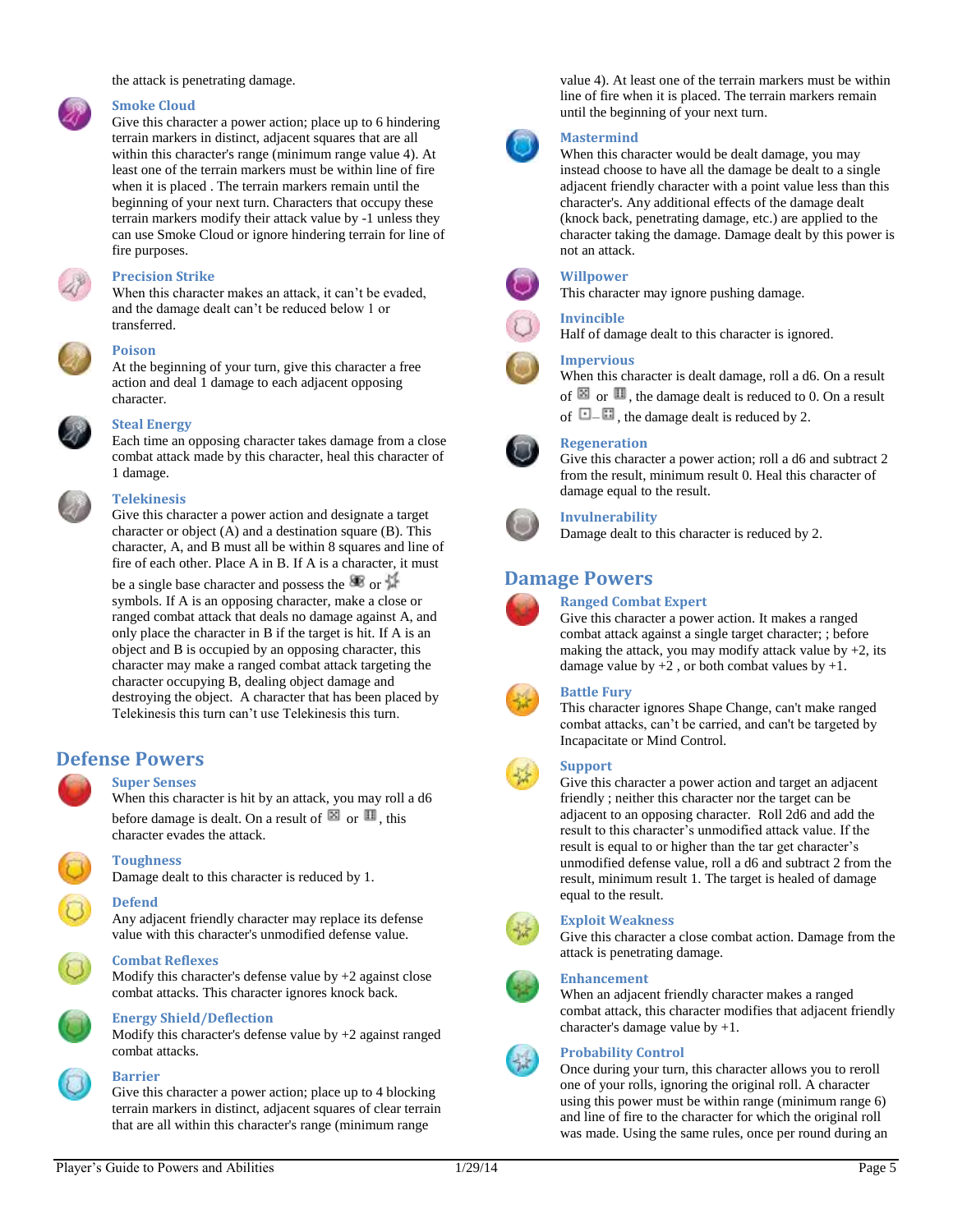opponent's turn, this character allows you to force that opponent to reroll one of their rolls, ignoring the original roll.

### **Shape Change**

When this character is chosen as the target of an attack, you

may roll a d6. On a result of  $\boxtimes$  or  $\boxplus$ , the attacker can't target this character with an attack this turn and the attacker may choose another target character instead. The attacker then makes the attack unless there are no targets, in which case the action resolves without an attack.

#### **Close Combat Expert**

Give this character a power action. It makes a close combat attack against a single opposing target character; before making the attack you may modify its attack value by  $+2$ , its damage value by  $+ 2$ , or both combat values by  $+1$ .

**Empower**

When an adjacent friendly character makes a close combat attack, this character modifies that adjacent friendly character's damage value by +1.



### **Perplex**

Give this character a free action to modify by  $+1$  or  $-1$  any combat value of a target character until the beginning of your next turn. A character using this power must be within range (minimum range 6) and line of fire to the target. If a target character is damaged or healed, the effect of Perplex on that character ends immediately.



### **Outwit**

Give this character a free action to counter a power or a combat ability possessed by a single target opposing character until the beginning of your next turn. Any game effects with a duration specified by the countered power or combat ability are removed. A character using this power must be within range (minimum range 6) and line of fire to the target.

# **Leadership**

At the beginning of your turn, give this character a free action and roll a d6. On a result of  $\mathbb{H} - \mathbb{H}$ , add one action to your action total for that turn and this character may remove an action token from an adjacent friendly character with a lower point value.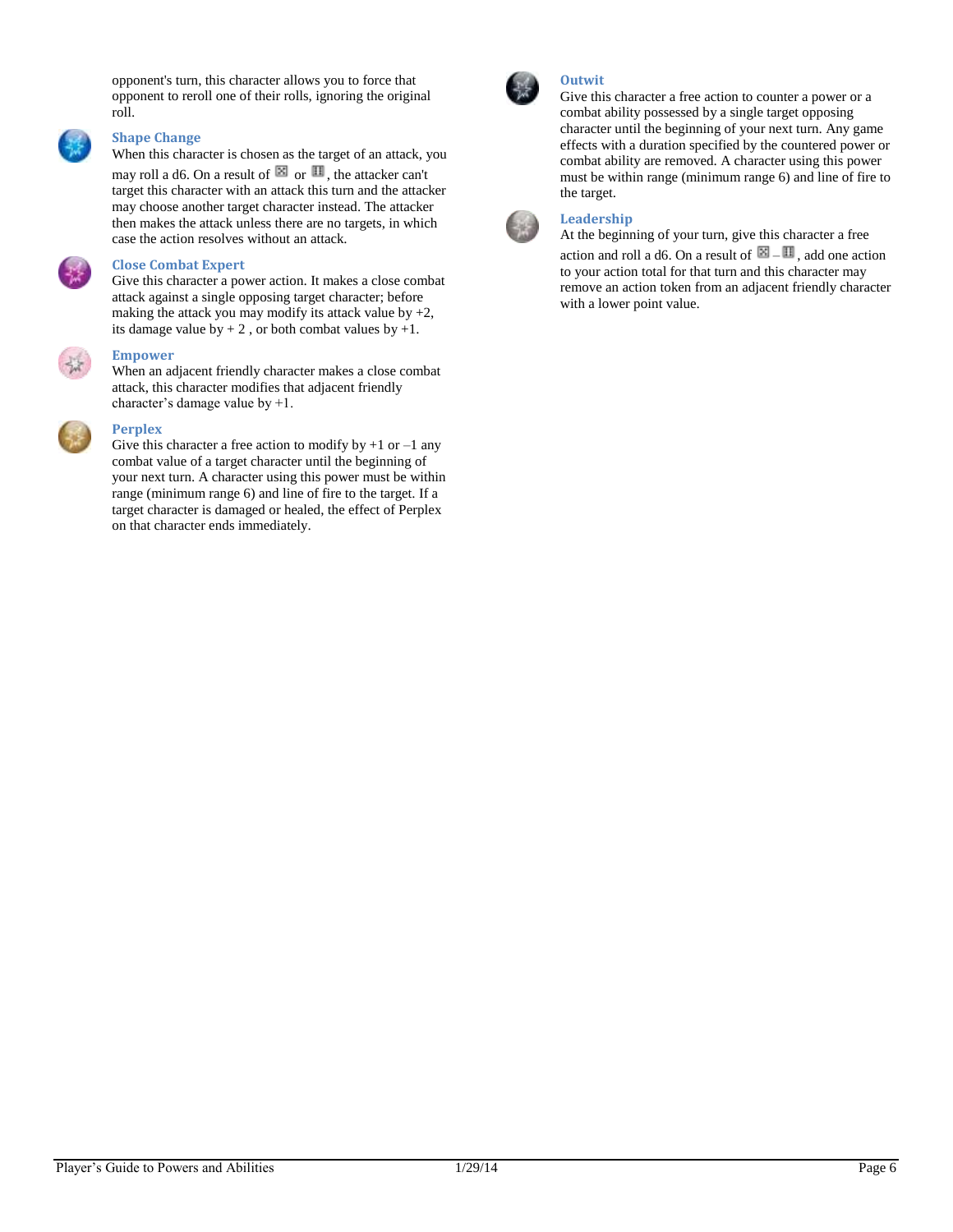# <span id="page-7-0"></span>**Abilities: Reference**

# **Combat Abilities**

### **Capture**

Give this character a power action and make a close combat attack that deals no damage against a single opposing character with the

or damage symbol; targets that can use Phasing/Teleport or Plasticity modify their defense values by  $+2$  for the attack. If the attack succeeds, the target character is captured and is called a captive.

Remove a captive from the battlefield until it is rescued (see below).

If this character has three captives, it can't capture another character until at least one of the captives is rescued or released (see below), and it can't make close combat attacks.

If this character has any captives when it is knocked out, before removing this character from the game, each captive is rescued (see below) by the active player..

**Releasing captives.** When it occupies its starting area, this character can be given a power action to release one of its captives into an adjacent unoccupied square also in the starting area. A released captive is immediately defeated, and this character's player receives additional victory points for the released captive equal to 50 points or the released captive's point value, whichever is less.

**Rescuing captives.** Characters friendly to a captive can attempt to rescue that captive. To do so, give a friendly character a power action; it makes a close combat or ranged combat attack that deals no damage against the target character that captured the captive. The target modifies its defense value by  $-1$  for the attack for each of its captives. If the attack succeeds, the attacker chooses a friendly captive. The captive is rescued and put into an unoccupied square adjacent to the target of the attack. The rescued character now has one action token regardless of how many it was previously assigned; it can be given an action in the same turn it is rescued, but it is pushed normally.

**Countering Capture.** When Capture would be countered, roll 2d6; if the result of the roll is not doubles, Capture is not countered. If Capture is countered, all captives of this character are rescued immediately.

# **Carry**

When moving as a result of being given an action, this character may carry one friendly character. When this ability is used, modify this character's speed value by –2 until the end of the action. The following characters can't be carried: larger characters, multi-based characters, characters holding an object, and characters with any of the following combat symbols:  $\mathcal{F} \equiv$  ,  $\mathcal{F} \rightarrow \mathcal{F}$ . To be carried, the friendly character must be adjacent to this character at the beginning of this character's action. When this character ends its movement for the action, the carried character must be placed in a square adjacent to this character. While being carried, a carried character is not adjacent to any other character, nor can it draw a line of fire until placed at the end of this character's movement for the

action. A character which has been carried this turn can't be given an action (other than a free action) until the beginning of the next turn.

### **Colossal Stamina**

This character automatically breaks away and can use  $\bullet$ . When this character has two action tokens, it can be given a non-free action. If you do, after actions resolve deal it 1 unavoidable damage and do not clear action tokens from it at the end of the turn. This ability can't be countered.

### **Duo Attack**

Give this character a power action to make a duo attack. This

character possesses for this action. It makes 2 combat attacks (close and/or ranged) as free actions. a close or ranged combat attack as a free action. After the attack resolves, it may make an additional close or ranged combat attack as a free action with its damage value modified by -1 to a minimum of 1.

### **Flight**

This character can use  $\mathcal{F} \Box \Box \Box$ . An elevated character using this ability ignores knock back damage if its knock back path crosses the boundary to a lower level.

### **Giant Reach**

This character ignores opposing characters' Plasticity and adds 1 to its d6 roll when breaking away. This character can use the Carry ability. When this character is given an action that includes a close combat attack, all squares within a range of 2 and line of fire are considered adjacent. This ability can't be countered.

## **Great Size**

This character can use  $\vec{F} \blacksquare$ ,  $\blacksquare$ ,  $\blacksquare$ ,  $\blacksquare$  and can't be knocked back. When this character makes a close combat attack, it may target characters on higher elevations. This character may draw lines of fire (and have lines of fire drawn to it) as if the character occupied the elevation equal to or greater than the elevation it occupies, using the elevation level with the least restrictive line of fire. This ability can't be countered.

## **Improved Movement**

A character with the  $\mathcal{F}$  symbol uses the effects indicated by its character card. Improved Movement activates whenever the character moves.

### **Improved Targeting**

A character with the  $\bullet$  symbol uses the effects indicated by its character card. Improved Targeting activates whenever the character draws a line of fire.

| Symbol |                                     |                                     |
|--------|-------------------------------------|-------------------------------------|
|        | Ignores elevated terrain.           | Ignores elevated terrain.           |
|        | Ignores hindering terrain.          | Ignores hindering terrain.          |
|        | Ignores water terrain.              | Ignores water terrain.              |
|        | Ignores blocking terrain.           | Ignores blocking terrain.           |
|        | Ignores indoor blocking<br>terrain. | Ignores indoor blocking<br>terrain. |